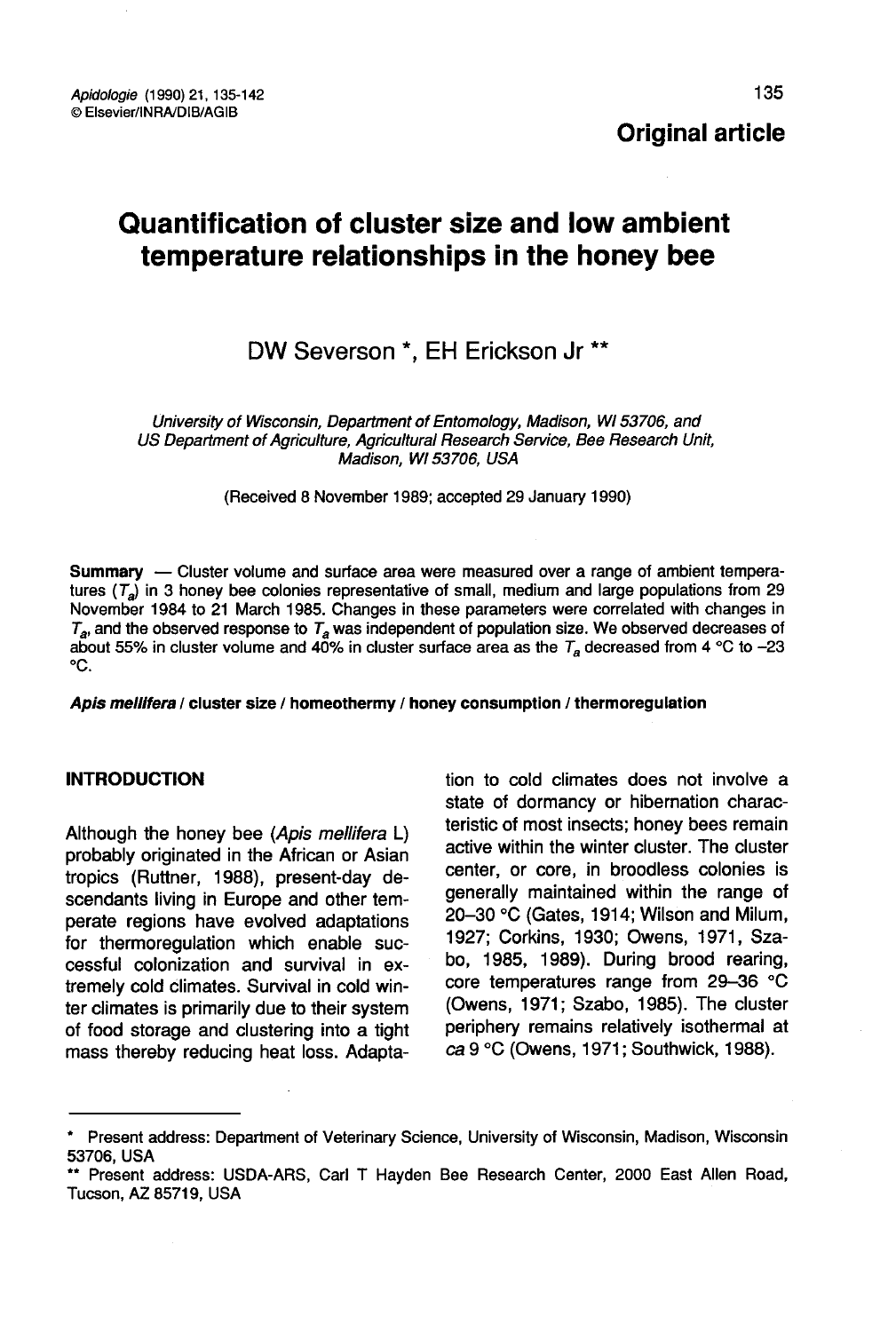Research, relative to low ambient temperature  $(T_a)$  survival, has generally concentrated on the role of metabolism (i e, honey consumption for heat production) in colony-level thermoregulation. Evidence suggests that increased levels of metabolism are indeed associated with exposure to cold temperatures. Free and Simpson (1963) reported that cluster  $CO<sub>2</sub>$  production is minimal at about 10 °C and increases above or below this temperature. Measurements of cluster  $O<sub>2</sub>$  consumption support these results (Southwick and Mugaas, 1971; Southwick, 1982, 1983, 1985a, 1985b, 1988).

Individual bees (Free and Spencer-Booth, 1960) and small groups of bees (Cayhill and Lustick, 1976) are unable to efficiently thermoregulate when subjected to cold temperatures and soon perish. However, an intact cluster within a nest can, effectively thermoregulate, and has been likened to a homeothermic superorganism (Southwick, 1983). It has been suggested that temperature-mediated alterations of cluster dimensions may maximize conservation of heat produced by bees within the cluster (Corkins, 1932; Simpson, 1961; Heinrich, 1981; Severson and Erickson, 1985). However, it has also been suggested that no precise relationship exists between cluster expansion and contraction with the  $T_{\rm a}$ , and that the limits of cluster contraction are reached at about 0-5 °C (Seeley and Heinrich, 1981; Southwick, 1988). However, this hypothesis is, based on cursory observations of cluster activity (Gates, 1914; Owens, 1971; Szabo, 1985). In this study, we provide the first quantitative evidence for a relationship between changes in cluster volume and surface area and  $T_a$  in honey bee colonies.

#### MATERIALS AND METHODS

#### Data collection

This study was conducted at Madison, WI, USA from 29 November 1984 to 21 March 1985. Three honey bee colonies (Italian-type), representative of small (SP), medium (MP) and large (LP) populations were selected for periodic monitoring of cluster volume and surface area. Estimates of population sizes in November were 18, 40, and 65 thousand bees, respectively. These estimates were based on comparisons of test colony volume measurements at 4 °C to those observed among colonies in a related study, in which the entire worker bee population was collected and counted following volume measurement (Severson and Erickson, unpublished data). All colonies consisted of 12-comb, 16.5 cm-deep, square (50.5 cm) hive-bodies; the SP and MP colonies were maintained in 3 hivebodies, while the LP colony was maintained in 4 hive-bodies. Individual colony lower entrances were closed and an upper entrance (2.54 cm auger hole) provided.

The first data were collected on 29 November 1984; the  $T_a$  was sufficiently low (4 °C), so the clusters were well-defined at this time. The  $T_a$  was always recorded at the apiary site (e g, at a single point within about 2 m from the individual colony locations) immediately prior to cluster measurements. Initial data collection involved separating the hive-bodies of each colony, and when the cluster extended from top to bottom of a hive-body, measuring cluster diameters at the top and bottom of each. Cluster depth in the topmost and lowest occupied hive-body was also measured. Thereafter, these measurements were gathered from intact colonies using a Volpi type 51500 intrascope (a fiber optics wand) equipped with a red filter. The use of this unit under red light conditions allowed visual determination of cluster location with minimal cluster perturbation. To facilitate data collection with this unit, 2 rows of 0.9 cm holes were drilled through the hive-bodies (from and back) between each comb: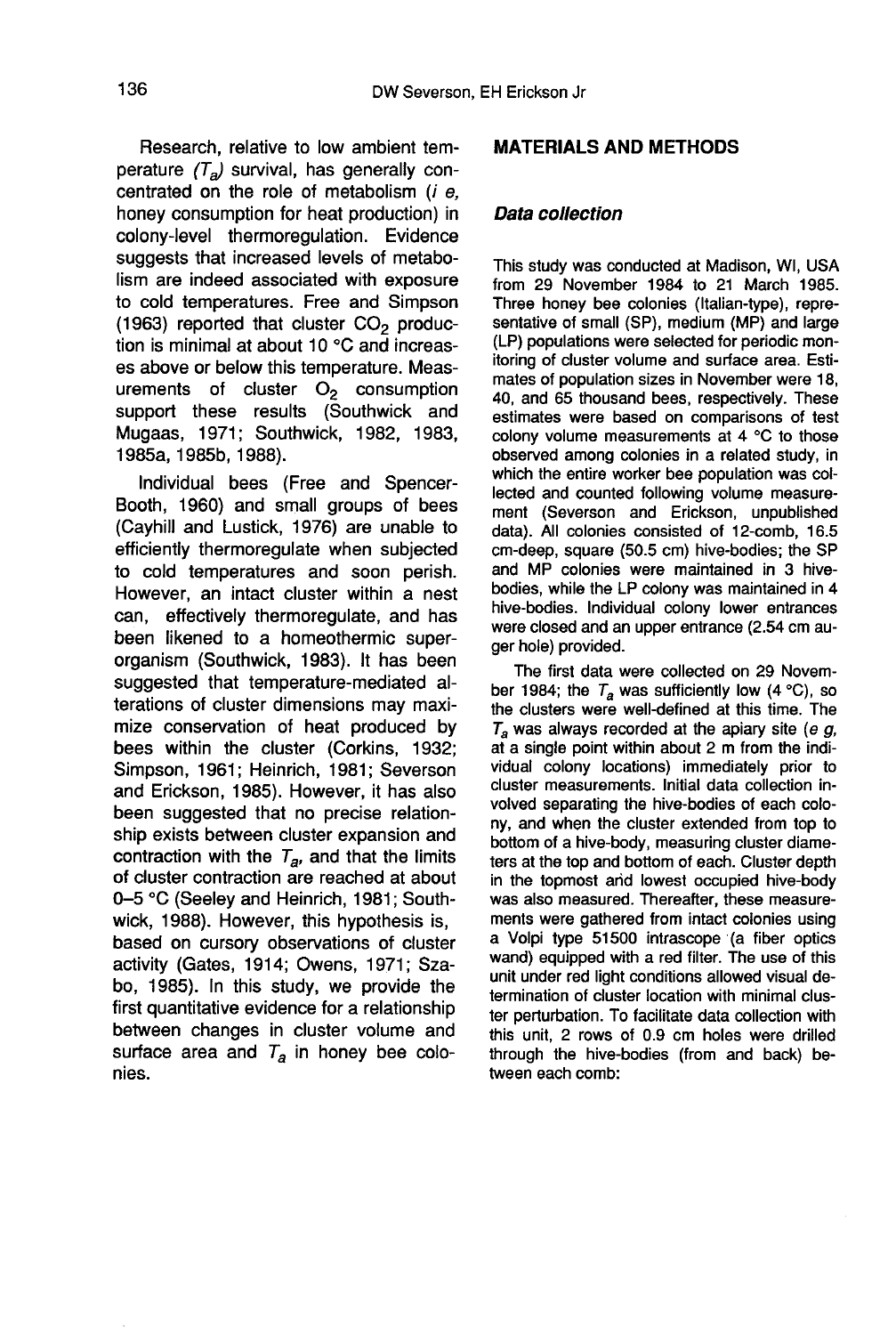— up 1.5 cm from the bottom of each hivebody; and

— along the center of each hive-body. The holes were then plugged with corks. During data collection, individual corks were removed and the fiber optics wand inserted to the edge of the cluster, and the minimum insertion length was recorded ( $e$   $g$ , the minimum distance between the cluster and the hive wall). Such measurements from the front and back of a colony allowed determination of cluster diameter determination of cluster diameter (length). Diameter from side-to-side (width) was measured by examining comb interspaces and determining how close to each side the cluster extended. When a cluster did not extend from top to bottom of a hive-body (as was occasionally observed in the topmost and lowest occupied hive-bodies), the cluster depth within that hive-body was recorded. These measurements generally defined a series of ellipses which were used to calculate cluster volume and surface area (fig 1).

#### Data analyses

Statistical analyses were made using the Statistical Analyses System (SAS) for computer data analyses. Percent reduction values for volume and surface area were determined by comparing an observation at a given  $T_a$  to the respective initial observation on 29 November 1984 (4 °C). However, the data were influenced by the extreme cold weather which occurred between 20 January (d 69) and 2 February 1985 (d 82) (fig 2). The observed cluster response to temperature suggested that sufficient mortality levels had occurred to reduce colony population sizes during this period. Since the response to temperature was based on the original population size, percent reduction values observed after d 82 (post-cold weather) remained consistently higher than those collected before d 69 (pre-cold weather). Therefore, data collected between days 69 and 82 were not utilized in modeling cluster response to  $T_a$ . Furthermore, extensive population loss was observed in the SP colony on 18 February due to starvation; data collected from this colony after this date were also not utilized in the development of empirical models.

A nonlinear (NLIN) procedure was used to develop empirical models for the observed relationships between the  $T_a$  and :

— percent volume reduction; and

— percent surface area reduction.



A and  $B$ <sup> $=$ </sup> respective radii of the upper ellipse a and b= respective radii of the lower ellipse h = distance between upper and lower ellipses



Fig 1. Equations for calculating cluster volume  $(V)$  and surface area (S). The equation for V is taken from Severson and Erickson (1984).  $V_H$  = the cluster volume in 1 hive-body. S  $_E$  is the standard equation for measuring the surface area of an ellipse; it was used to determine the surface areas of the cluster top and bottom whenever these surfaces were relatively flat.  $S_F$  is a modification of the equation for determining the area of the curved surface of a frustum of a right cone (Selby and Girling, 1965); it was used to estimate the surface area of the cluster perimeter in each hive-body.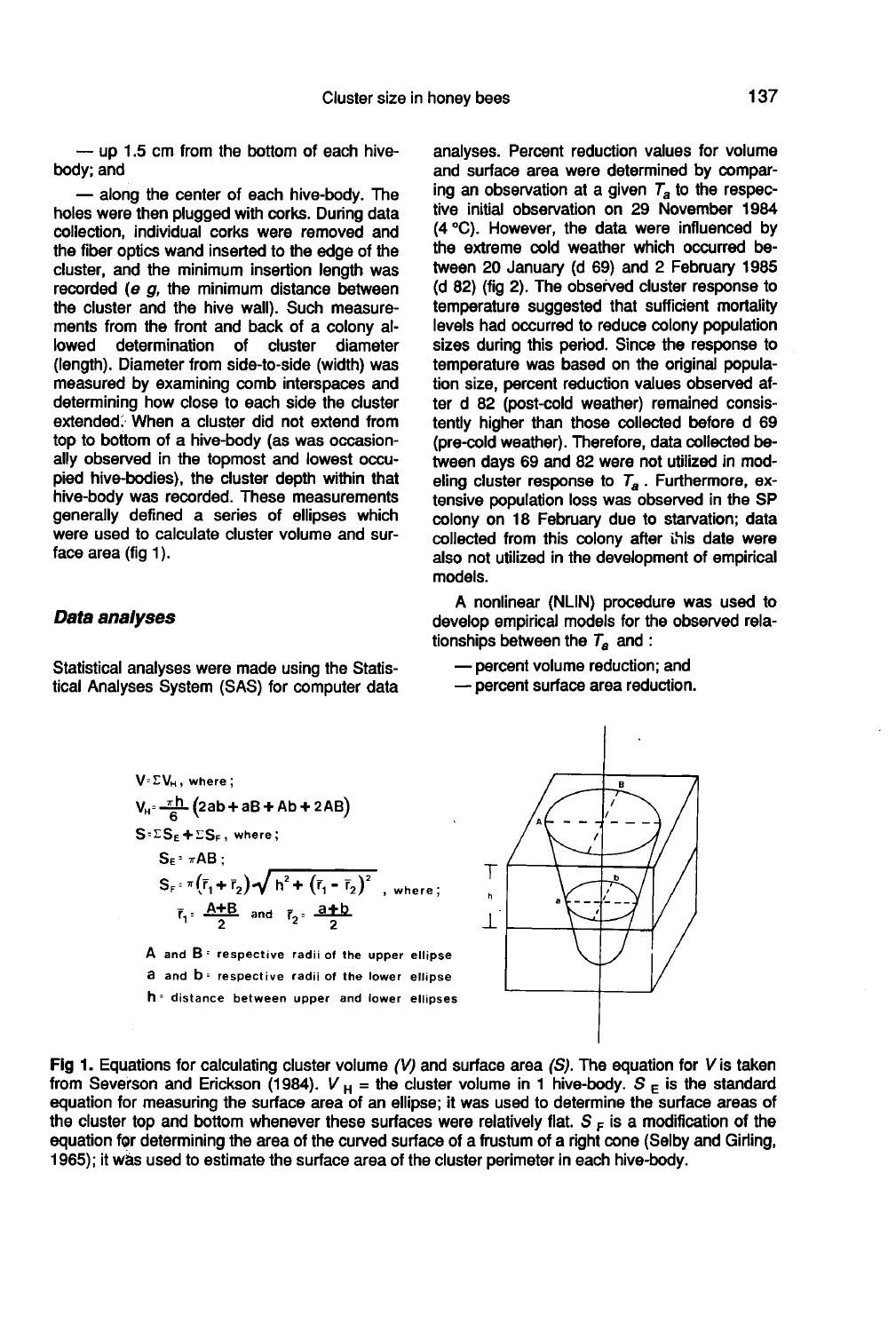

Fig 2. Maximum (solid line) and minimum (broken line) temperatures observed from 12 November 1984 (d 0) to 18 February 1985 (d 98).

To account for the observed reduction in population sizes between days 69 and 82, an indicator or dummy variable (Severson et al, 1987, for an in-depth explanation on the use of indicator variables) was included in the analy ses. Briefly, the use of an indicator variable allowed us to fit our data to equations where the intercept values depended upon the period of sample collection (pre-cold versus post-cold).

## RESULTS

Exponential models, representing the best fit (least squares criterion) to the observed data sets, were derived to describe cluster response to  $T_a$  in terms of percent:<br>
— volume reduction: and

— surface area reduction.

Cluster percent volume reduction (V) increased as  $T_a$  decreased, following the Cluster percent volume reduction (V) in-<br>creased as  $T_a$  decreased, following the<br>equation:  $V = 58.16 (1 - e^{-0.118 (4 - Ta)}) +$ <br>15.77 (1) (table I). Cluster percent surface 15.77 (I) (table I). Cluster percent surface area reduction (S) increased as  $T_a$  de-

creased, following the equation:  $S = 44.44$  $(1 - e^{-0.86(4 - T_s)}) + 11.33$  (1) (table II). The indicator variable (I) was set equal to 1 for data collected after d 82 otherwise  $I = 0$ . Cluster response to  $T_a$  was independent of colony size although the 3 colonies represented extremes in population size, the observed responses to  $T_a$  were identical. An ability to reduce volume and surface area reduction values was clearly evident to at least -23 °C. The use of an indicator variable ( I), to account for the observed coldweather decrease in population sizes, demonstrated that cluster response to  $T_a$  was the same before 19 January (pre-cold weather) and after 4 February (post-cold weather).

#### **DISCUSSION**

Our results indicate that the honey bee winter cluster expands and contracts in a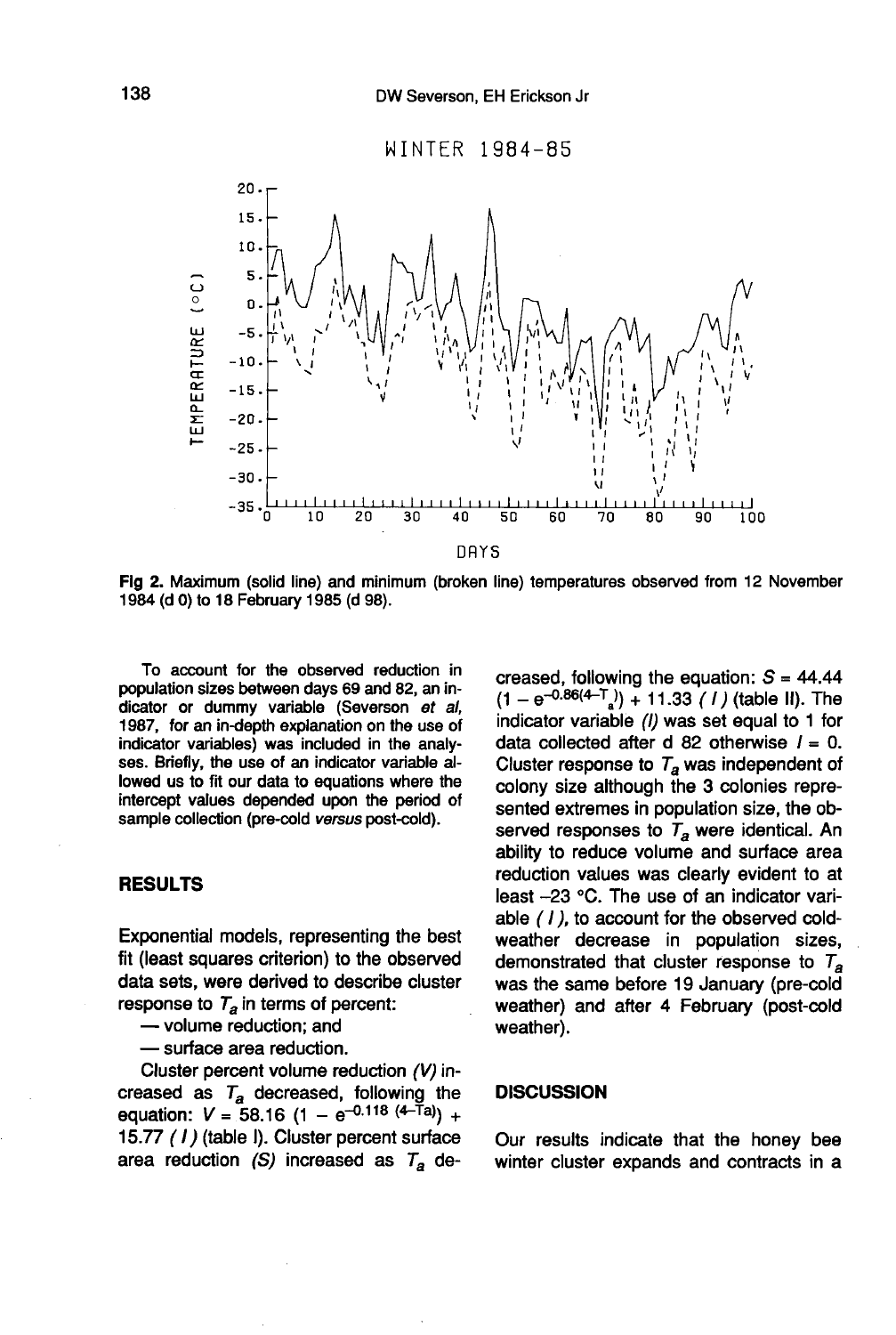Table I. Cluster volume (cms) and volume reduction (%) relative to ambient temperature (Ta). a Percent reduction was arbitrarily set at zero relative to the initial measurements at 4 °C; <sup>b</sup> Pre-cold weather data were collected from 29 November 1984 to 19 January 1985. <sup>c</sup> Post-cold weather data were collected from 4 February to 26 March 1985. <sup>d</sup> No data. <sup>e</sup> Data not included as SP colony experienced extensive population loss due to starvation on 18 February.

|                  |                                         |                 | SP          | MP              |       | LΡ              |       |
|------------------|-----------------------------------------|-----------------|-------------|-----------------|-------|-----------------|-------|
| Date             | $\tau_{\scriptscriptstyle{\mathsf{a}}}$ | cm <sup>3</sup> | %           | cm <sup>3</sup> | %     | cm <sup>3</sup> | %     |
| Pre-cold: b      |                                         |                 |             |                 |       |                 |       |
| 9 November 1984  | 4                                       | 12800           | Oа          | 29859           | 0ª    | 49 492          | Oа    |
| 10 January 1985  | $-5$                                    | 7163            | 44.00       | _ d             |       |                 |       |
| 11 January 1985  | $-8$                                    | 7074            | 44.73       |                 |       |                 |       |
| 14 January 1985  | -6                                      | 7644            | 40.28       |                 |       | 28 671          | 42.07 |
| 15 January 1985  | $-15.5$                                 | 6236            | 51.28       |                 |       | 25 530          | 48.42 |
| 16 January 1985  | -9                                      | 7 301           | 42.96       | 16038           | 46.29 | 26 969          | 45.51 |
| 18 January 1985  | $-8$                                    | 7162            | 44.05       | 16 452          | 44.90 | 25 5 9 2        | 48.29 |
| 19 January 1985  | $-23$                                   | 5 343           | 58.26       | 11 260          | 62.29 | 21979           | 55.59 |
| Post-cold: c     |                                         |                 |             |                 |       |                 |       |
| 4 February 1985  | $-19$                                   | 3413            | 73.34       | 8775            | 70.61 | 17 230          | 65.19 |
| 6 February 1985  | $-12$                                   | 4708            | 63.22       | 12 145          | 59.33 | 16702           | 66.25 |
| 19 February 1985 | $-6.5$                                  | $+$ $^{\circ}$  | ÷           | 14 030          | 53.01 | 22 265          | 55.01 |
| 20 February 1985 | $-2.25$                                 | $\ddot{}$       | $\ddot{}$   | 15 626          | 47.67 | 27 593          | 44.25 |
| 22 February 1985 | 2.5                                     | $\ddotmark$     | $\ddot{}$   | 19694           | 34.04 | 29 948          | 39.49 |
| 25 February 1985 | $-0.75$                                 | $\ddot{}$       | $\ddot{}$   | 17862           | 40.18 | 36 043          | 27.17 |
| 26 February 1985 | $-2.25$                                 | $\ddotmark$     | $\ddot{}$   | 18 196          | 39.06 | 37 394          | 24.44 |
| 21 March 1985    | 3.25                                    | ÷               | $\ddotmark$ | 22 670          | 24.08 | 43 4 85         | 12.14 |

predictable manner relative to changes in the  $T_a$ . This suggests that individual clusters are able to efficiently regulate heat loss from the cluster surface. In addition, cluster volume and surface area continue to decrease as the  $T_a$  decreases to at least  $-23$  °C. We observed decreases of about 55% in cluster volume and 40% in cluster surface area as the  $T_a$  decreased from  $4 °C$  to  $- 23 °C$ .

The observed response of individual clusters to changes in ambient temperature was independent of colony population size. We observed identical changes in relative surface area and volume in clusters consisting of ca 18, 40, and 65 thousand bees. This phenomenon would, however,

promote differential heat loss relative to population size. As the number of individual bees within the cluster increases, pro-<br>portionally fewer bees are exposed to  $T_a$ . An equal rate of heat loss per unit of colony population size would only be possible if colonies with smaller populations exhibited greater reductions in cluster size as the  $T<sub>a</sub>$  decreased. Colonies with large populations do, therefore, exhibit a greater ability to maintain cluster core temperature (Free and Spencer-Booth, 1958; Southwick, 1985b, 1987). Moreover, since an object with a small surface area to volume ratio (SV) loses heat at a lower rate than one with a large SV, one would expect a large colony (small SV) to be able to maintain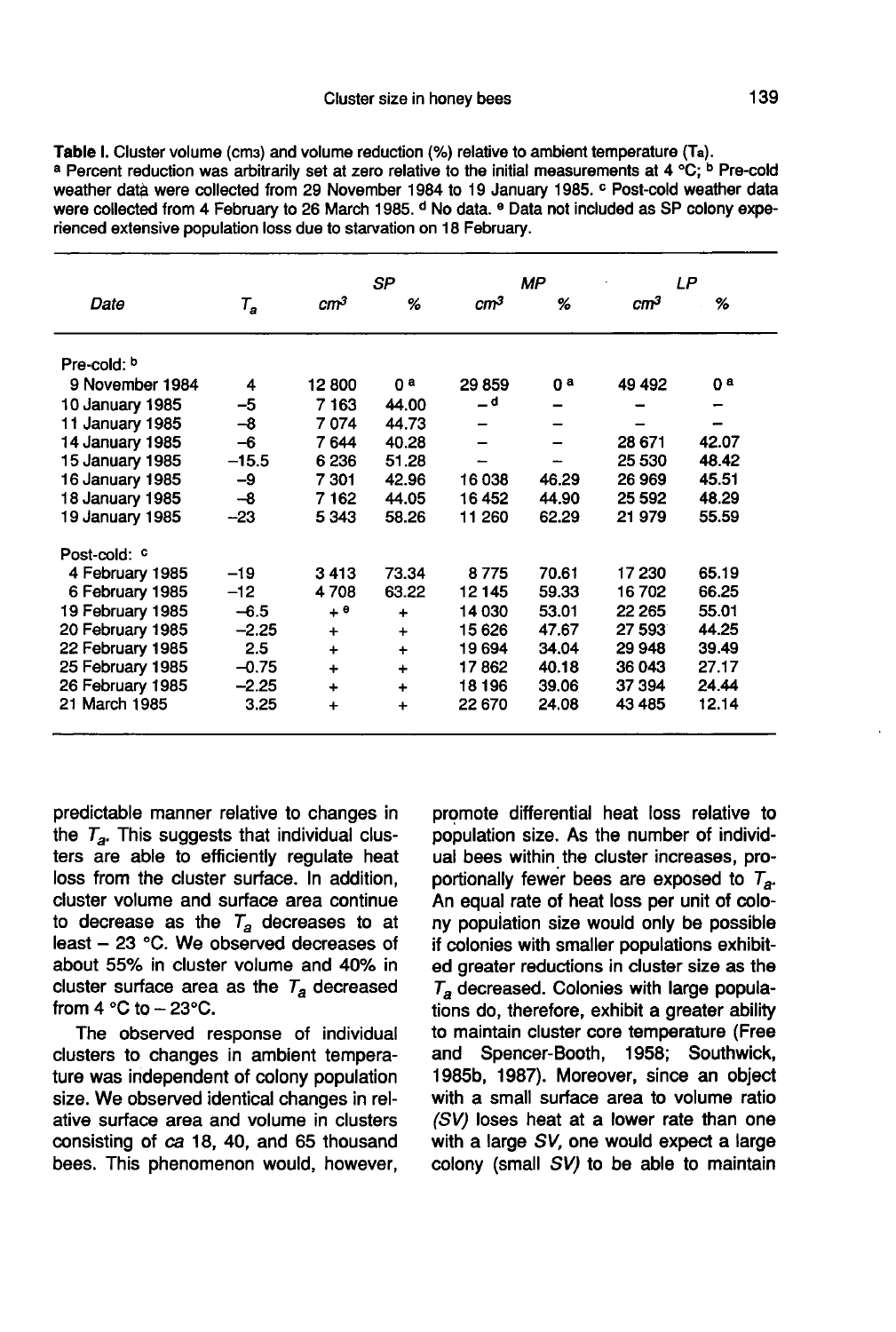|                  |         |                 | <b>SP</b> | <b>MP</b>       |       | LP              |       |
|------------------|---------|-----------------|-----------|-----------------|-------|-----------------|-------|
| Date             | $T_a$   | cm <sup>2</sup> | %         | cm <sup>2</sup> | %     | cm <sup>2</sup> | %     |
| Pre-cold: b      |         |                 |           |                 |       |                 |       |
| 9 November 1984  | 4       | 2834            | 0         | 5 1 3 0         | 0     | 6922            | 0     |
| 10 January 1985  | -5      | 1901            | 32.92     |                 |       |                 |       |
| 11 January 1985  | $-8$    | 2 1 2 3         | 25.09     |                 |       |                 |       |
| 14 January 1985  | -6      | 2 1 2 5         | 22.55     |                 |       | 4855            | 29.86 |
| 15 January 1985  | $-15.5$ | 1961            | 30.80     |                 |       | 4610            | 33.40 |
| 16 January 1985  | - 9     | 2 1 6 3         | 23.68     | 3582            | 30.18 | 4707            | 32.00 |
| 18 January 1985  | -8      | 2 102           | 25.83     | 3519            | 31.40 | 4481            | 35.26 |
| 19 January 1985  | -23     | 1829            | 35.46     | 2 732           | 46.74 | 4 1 7 8         | 39.64 |
| Post-cold: c     |         |                 |           |                 |       |                 |       |
| 4 February 1985  | $-19$   | 1419            | 49.93     | 2439            | 52.46 | 3643            | 47.37 |
| 6 February 1985  | $-12$   | 1 669           | 41.11     | 2949            | 42.51 | 3490            | 49.58 |
| 19 February 1985 | $-6.5$  | ÷               | $\ddot{}$ | 3 1 5 7         | 38.46 | 4 1 1 9         | 40.49 |
| 20 February 1985 | $-2.25$ | $\ddotmark$     | $\ddot{}$ | 3 3 3 2         | 35.05 | 4 7 2 7         | 31.71 |
| 22 February 1985 | 2.5     | $\ddotmark$     | $\ddot{}$ | 4 0 4 5         | 21.15 | 5001            | 27.75 |
| 25 February 1985 | $-0.75$ | $\ddotmark$     | $\div$    | 3734            | 27.21 | 5729            | 17.23 |
| 26 February 1985 | $-2.25$ | $\ddot{}$       | $\ddot{}$ | 3726            | 27.37 | 5869            | 13.77 |
| 21 March 1985    | 3.25    | +               | $\ddot{}$ | 4 2 2 2         | 17.70 | 6 3 5 1         | 8.25  |

Table II. Cluster surface area (cm<sup>2</sup>) and surface area reduction (%) relative to ambient temperature (T.). See Table I for descriptions.

high cluster temperatures with a lower metabolic expenditure than would a small colony (large SV). This hypothesis is supported by measurements of colony honey consumption rates: average honey consumption rate per unit of colony size decreases as colony size increases (Free and Racey, 1968; Harbo, 1983; Severson and Erickson, unpublished data).

Permanent reductions in cluster size, indicative of a loss in total population, were observed in each colony following exposure to  $T_a$  of  $-$  30 °C or less (during the period between 19 January and 4 February). Individual colonies comprised of at least 13 000  $-$  15 000 bees can, however, survive exposure to  $T_a$  of -80 °C for short periods (Southwick, 1987). Colony survival during periods of exposure to  $T_a$  below about -23 °C may, therefore, depend largely upon increased heat production.

Since bees within the cluster would not perceive changes in  $T_a$  before those at the cluster periphery had entered chill-coma, it is likely that the peripheral bees are largely responsible for maintaining cluster homeothermy. Perception of changes in  $T_a$  and the corresponding alteration of cluster parameters by peripheral bees provides a mechanism for conservation of heat produced by bees within the cluster (Heinrich, 1981 ).

### ACKNOWLEDGMENTS

We thank E Nordheim for assistance in statistical analyses, and J Harbo, R Jeanne, and M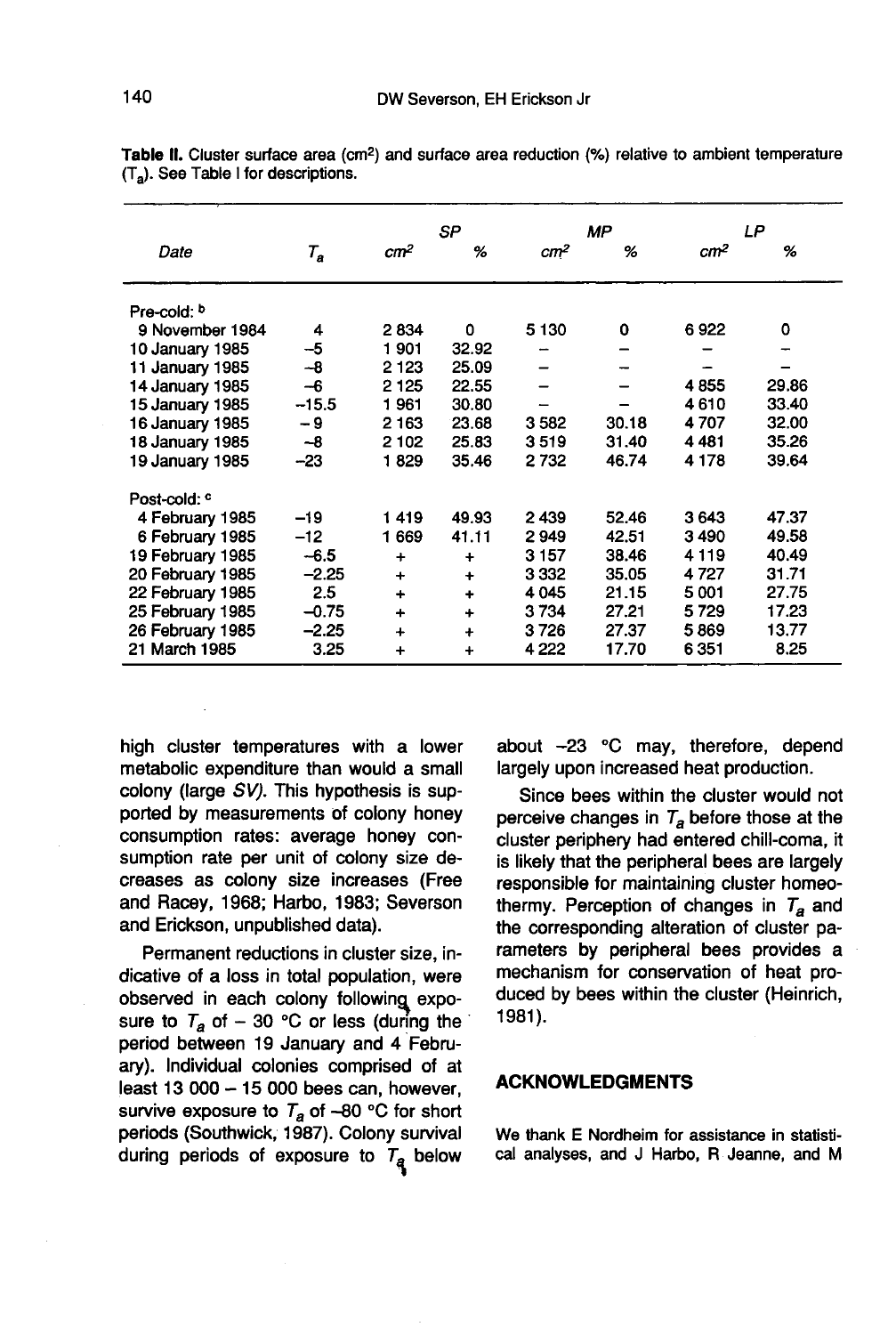Résumé — Quantification des relations entre la taille de la grappe d'abeilles et les basses températures ambiantes. Le volume et la surface de la grappe d'abeilles ont été mesurés à diverses températures ambiantes  $(T_a)$  dans 3 colonies représentant des populations de petite (SP), moyenne (MP) et grande (LP) taille, du 29 novembre 1984 au 21 mars 1985 à Madison, Wisconsin (USA). Pour calculer le volume et la surface de la grappe, on a mesuré son diamètre et sa profondeur à l'intérieur des corps de ruche (fig 1). Les valeurs ont été comparées à celles de la  $T_a$ . Des modèles exponentiels, représentant la meilleure adaptation aux données recueillies, ont été développés pour décrire la réponse de la grappe à la  $T_a$ . Les variations observées dans le taux de réduction du volume (tableau I) et de la surface (tableau II) en fonction de la  $T_a$  sont indépendantes de la taille de la population. Les taux de réduction du volume (V) et de la surface (S) de la grappe augmentent<br>quand la  $T_a$  décroît, selon les équations: V face (tableau II) en fonction de la T<sub>a</sub> sont<br>indépendantes de la taille de la population.<br>Les taux de réduction du volume *(V)* et de<br>la surface *(S)* de la grappe augmentent<br>quand la T<sub>a</sub> décroît, selon les équations: the staux de réduction du volume (V) et de<br>la surface (S) de la grappe augmentent<br>quand la  $T_a$  décroît, selon les équations: V<br>= 58,16 (1 – e<sup>-0,118(4-T</sup><sub>a</sub>)) + 15,77 (*I*) et S =<br>44,44 (1 – e<sup>-0,86(4-T<sub>a</sub>)) + 11,33 (*I*</sup> avons observé une diminution d'environ 55% du volume et 40% de la surface de la grappe lorsque la température est passée de 4 °C à  $-$  23 °C.

Apis mellifica / homéothermie / grappe hivernale / consommation de miel / thermorégulation

Zusammenfassung — Quantifizierung der Beziehungen zwischen der Größe<br>der Wintertraube und niedriger Wintertraube und niedriger **Außentemperatur bei der Honigbiene.**<br>Volumen und Oberfläche der und Oberfläche der

Bienentraube wurden bei den auftretenden Außen- temperaturen  $(T_a)$  zwischen 29. November 1984 und 21. März 1985 in Madison, WI, USA, bei drei Bienenvölkern gemessen, die nach ihrer Stärke als schwach, mittel und stark gelten konnten. Um Volumen und Oberfläche zu berechnen, wurden Durchmesser und Tiefe der Traube in den Kästen gemessen (Abb 1). Die Werte wurden anschließend<br>mit der  $T_a$  verglichen. Es wurden  $T_a$  verglichen. exponentielle Modelle mit der besten Anpassung an die beobachteten Daten abgeleitet, um die Reaktion der Traube auf die  $T_a$  zu beschreiben. Die beobachteten Verände- rungen in der prozentuellen Verringerung von Volumen und Oberfläche in Bezug auf die  $T_{\alpha}$  waren unabhängig von<br>der Volksstärke. Die prozentuelle prozentuelle Reduktion des Volumens der Traube (V) stieg mit fallender  $T_a$  nach folgender Reduktion des Volumens der Traube (V)<br>Stieg mit fallender  $T_a$  nach folgender<br>Gleichung an: V = 58,16 (1 – e<sup>-0,118 (4-T</sup><sub>a</sub>)<br>+ 15,77 (*I*). Die prozentuelle Reduktion der Trauben- oberfläche (S) nahm nach<br>folgender Gleichung mit abnehmender T<sub>a</sub> Gleichung an: V = 58,16 (1 - e<sup>-0,118 (4-T<sub>a</sub>) + 15,77 (*I)*. Die prozentuelle Reduktion der Trauben- oberfläche (*S*) nahm nach folgender Gleichung mit abnehmender  $T_a$  zu: *S* = 44,44 (1 - e<sup>-0,86(4-T<sub>a</sub>) + 11,33 (*I)*.</sup></sup> beobachteten Trauben- volumens um etwa 55% und der Traubenoberfläche um 40% wenn die  $T_a$  von 4 °C auf - 23 °C absank.

# A*pis mellifera /* Homeothermie /<br>Wintertraube / Honigkonsum / / Honigkonsum Temperatur-Regulierung

# REFERENCES

- Cayhill K, Lustic S (1976) Oxygen consumption and thermoregulation in Apis mellifica workers and drones. Comp Biochem Physiol 55A, 355-357
- Corkins CL (1930) The metabolism of the honey bee during winter. Wyo Agric Exp Stn Bull 175, 1-26
- Corkins CL (1932) The temperature relationships of the honey bee cluster under con-